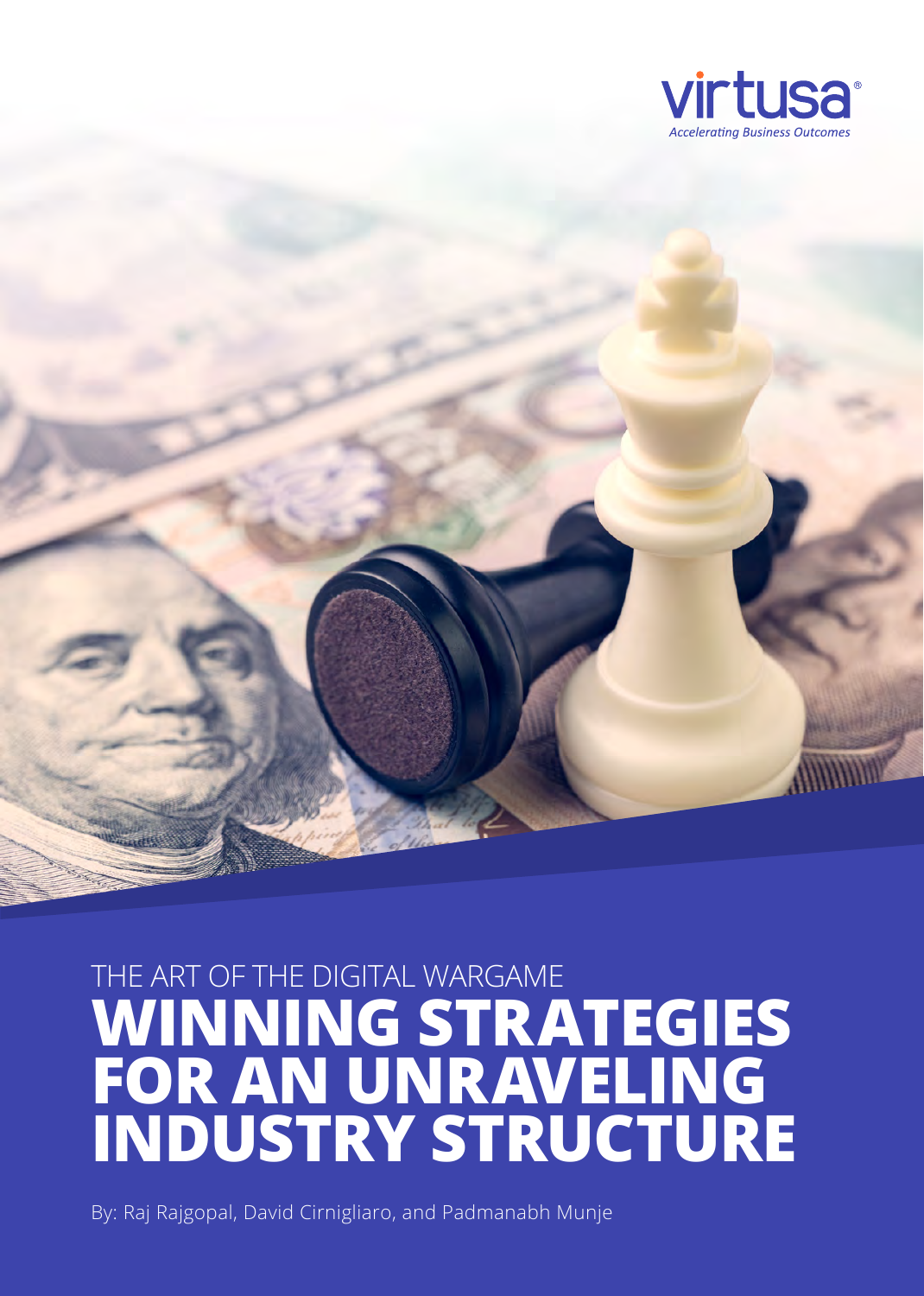*If you know the enemy and know yourself, you need not fear the result of a hundred battles.*  "*If you know yourself but not the enemy, for every victory gained you will also suffer a defeat. If you know neither the enemy nor yourself, you will succumb in every battle."*

*– Sun Tzu, The Art of War*

#### **EXECUTIVE SUMMARY**

Virtusa recently helped a large bank that is facing disruption to its core business from Asian super-competitors, Tencent and Alibaba. This battle, despite the geography, is a case study for Western incumbents in service industries as they strategize on a pre-emptive move or a response to US technology giants (e.g., Facebook, Amazon, Apple, Google), who are on an eventual trajectory to disrupt their respective industries.

In this case, our client watched with concern as Alibaba and Tencent established partnerships, invested in local companies, and built government relationships throughout its market. Our client worried that, as had happened in China, the local marketplace was about to be upended as these super-competitors, whose roots were outside banking, were positioning themselves to rollout their broader ecosystems, including payments and banking services, to domestic consumers. As we described in our earlier paper "The End of Business as Usual and the Unraveling of the Vertical Industry Structure", these super-competitors provide a lifestyle SuperApp. In this SuperApp, banking services, starting with payments, get embedded as part of a day-to-day lifestyle where banking is no longer a destination, but a value-added service. Using deep pockets, large marketing budgets, and viral marketing techniques, these super-competitors attract large user bases who then get hooked to the SuperApp. Once the customer is in the SuperApp ecosystem, and can appreciate a breadth of connected services, these super-competitors rapidly make it convenient for the customer to switch out of incumbent banking, insurance, content, retail, and communication services through promotions and intuitive user experiences that are powered by analytics and artificial intelligence. For our client, we estimated that 30% of its core retail and small business service lines was at risk of short-term disruption, which also threatened its long-term viability. Our client required a strategy to respond, and needed it fast.

This paper describes how we customized a traditional strategy tool, the Wargame, to help our client develop a strategic response to the threat of digital disruption. Our strategic researchers canvassed the globe, teasing out insights that allowed us to create competitive playbooks against these super-competitors. We analyzed digital trends and market insights to provide a backdrop for interactive sessions with the client in order to develop and test market moves and countermoves against traditional and disruptive competitor actions. Most importantly, we mobilized a small army of employees into action, making them well-versed in the upcoming competition, and capable of responding swiftly and precisely to potential competitor action.

#### Unraveling of the Vertical Industry Structure

Traditional business models are being disrupted across the globe. Western examples include AirBnB in the hotel industry, Uber in travel, Spotify in music, Paypal and Venmo in payments, and Amazon in retail and commerce. However, these are examples of a competitor causing disruption within a single industry. The new super-competitors in Asia are using digital technologies and lifestyle-focused consumer engagement models to challenge incumbents across all service industries, simultaneously. This trend formed the basis of our prior paper predicting the "unraveling of the vertical industry structure" and the start of a long-term secular trend of ecosystem-based competition. C-suite executives who can look ahead are struggling to figure out how best to respond to this unorthodox threat. Competing with these new super-competitors requires businesses to embrace new strategies, forge unconventional partnerships, and acquire capabilities from unlikely sources. Virtusa's Digital Disruption Wargame is designed to help clients navigate the business tsunami likely to be caused by these super-competitors.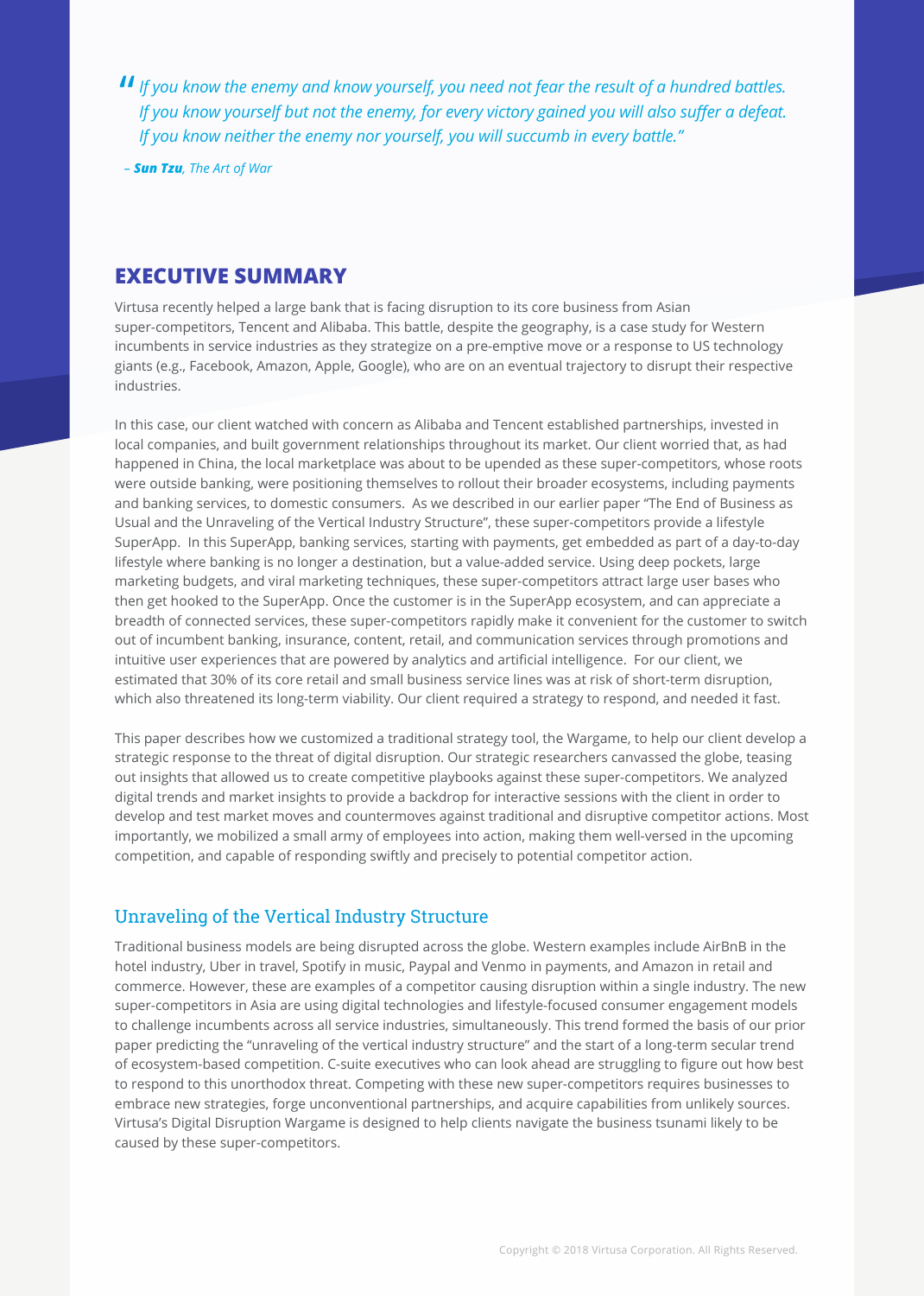### Disruption Led by Experience-oriented Service Providers

This disruption is being led by nimble, experience-oriented service providers who provide products and services to consumers across industries without regard for the traditional industry silos that have dominated the past 100 years of economic expansion. At the forefront of this business model sea-of-change are two Chinese service providers, Alibaba and Tencent. These two firms have leveraged their deep understanding of the millennial lifestyle to create engaging and convenient ecosystems of services and experiences that consumers get hooked onto, as they go about their daily lives. By being the one stop conduit for these activities and using information as the connector among a wide-range of daily experiences, these companies have positioned themselves to seamlessly provide services at a consumer's point of need. Keeping the millennial consumer immersed within their ecosystem allows them to monetize every possible interaction and create a digital stickiness that is markedly different from traditional brand loyalty.

This has resulted in Tencent and Alibaba dominating markets that are as varied as banking, gaming, social, search, and retail. As they look to expand outside China, they threaten incumbents in the markets they enter. Other Asian players, notably Reliance Jio in India, are successfully copying this playbook. U.S. technology giants have adopted only a few elements from this playbook. Given the ever-increasing demand to demonstrate profitable growth, and the increasing scrutiny on how customer data is resold, we anticipate these U.S. firms will eventually follow suit. We believe this consumer-led shift toward a horizontal, cross-industry, and experience-oriented structure is secular and will become the dominant global business model.



## Challenges for Incumbents in Vertical Industries

The key implication is that incumbent leaders in vertical industries face an uncertain future if they don't plan early. Once a customer gets hooked onto a lifestyle SuperApp, in which all services can be provided through a single ecosystem, they risk losing that customer systematically over time. Partnering with a super-competitor relegates the incumbent to playing second fiddle where the customer and their digital persona owned by these super-competitors are not shared with the incumbent. For these super-competitors, switching the incumbent out with their cheaper or better alternative is only a matter of time. Incumbents must wrestle with a wide range of existential questions as they struggle to respond to the rise of these horizontal players who want to own the customer and monetize them through a wide range of services. Questions incumbents must ask themselves include:

- How do I compete against a player who is not willing to play by existing norms?
- How will this new type of firm compete? How will they attack me? Where am I exposed?
- What capabilities, both technical and people, will I need to compete in this new business climate?
- Can I fight off these new competitors myself or will I need strategic partnerships?
- Should I and can I build my own experience based ecosystem?
- What products and businesses should I fight to protect, and which should I stop investing in because I am too exposed or already in decline?
- How will I retain existing customers and attract new ones when competing with firms that are experts at providing immersive customer experiences?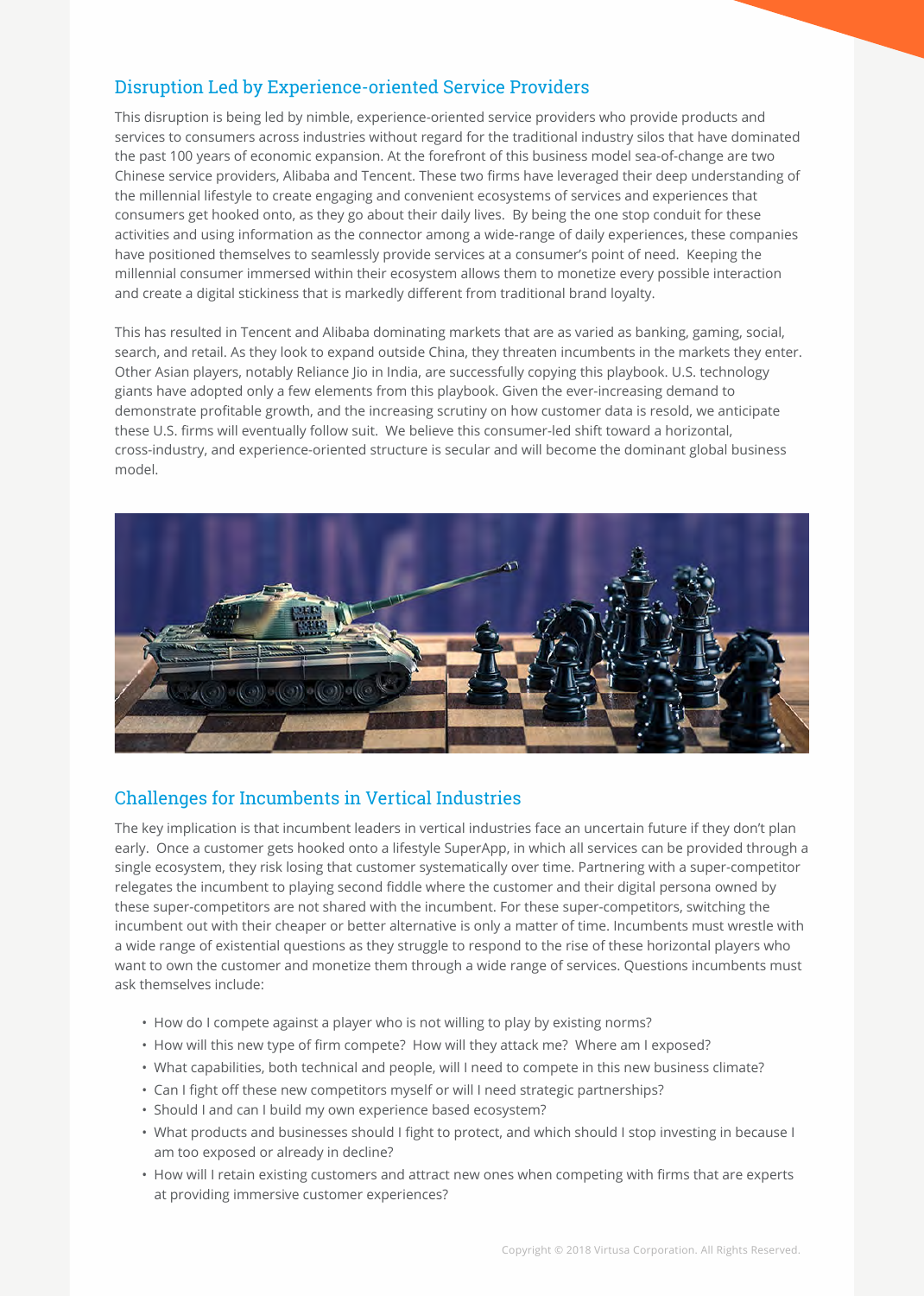Ultimately, what these companies must figure out is, "How do I win against these super-competitors?" These are the types of questions our Digital Disruption Wargame is designed to address.

#### Strategic Response Design via a Digital Wargame

Our client first needed to understand at a granular level how its competitors might enter the market. Developing a response to the threats required understanding how an increasingly complex ecosystem of competitors would evolve and respond to our client's actions. While a handful of executives began appreciating the extent of the threat to their core business, they still needed a vehicle to mobilize a larger client response team that could help them flesh out strategies and begin the defense process. This is what the Virtusa Digital Disruption Wargame is designed to do.

We created four teams that competed in a series of simulations over the course of the wargame. These teams, of which one represented the client and the others represented different competing firms, vied with each other during these business scenario simulations to best determine how the market might evolve and how our client could not only protect its current market position, but also leverage the disruptive forces to grow its revenue base. At the end of each game winners were declared to add a level of internal rivalry. Over the course of multiple days, these teams immersed themselves in the shoes of the competitor and began appreciating the competitor playbook and what it might mean to their company's core business.

Leverage disruptive forces to grow the revenue base.



#### Preparation for the Digital Wargame

Virtusa's China Insights Group (CIG) and Strategic Research Group (SRG) provided the inputs needed to run the wargame. These inputs included the Alibaba and Tencent competitor playbooks that highlighted possible expansion strategies that were based on insights such as previous actions in other markets, anticipated product offerings and roll-out plans, likely customer and merchant targets, as well as possible regulatory and incumbent responses. These playbooks helped the client familiarize itself with its competitors and, with coaching from Virtusa digital strategy consultants, role-play as the competitor during the wargame.

#### The Digital Wargame

The wargame itself spanned multiple days. This allowed client teams to rigorously test a variety of potential responses to the entry of these new competitors. Baseline market entry strategies, product features, and marketing activities were developed by leveraging insights derived from the competitors' actions in other markets. As the wargame progressed, specific scenarios were put in place to stress test these responses, such as:

- One of the competitor teams making a strategic acquisition or partnership
- The client team partnering with one of the competitor teams to defeat the other
- Changing the regulatory environment
- The entrance of unexpected competitor into the market

For each of these scenarios the client explored several strategies. These included: competing directly through the development of comparable skillsets; focusing on existing core services; targeting specific customer and merchant segments; building a network of partnerships to offset the digital capabilities of these new competitors; becoming a platform provider; becoming more of a low-cost processor and conceding the customer relationship to the new players.